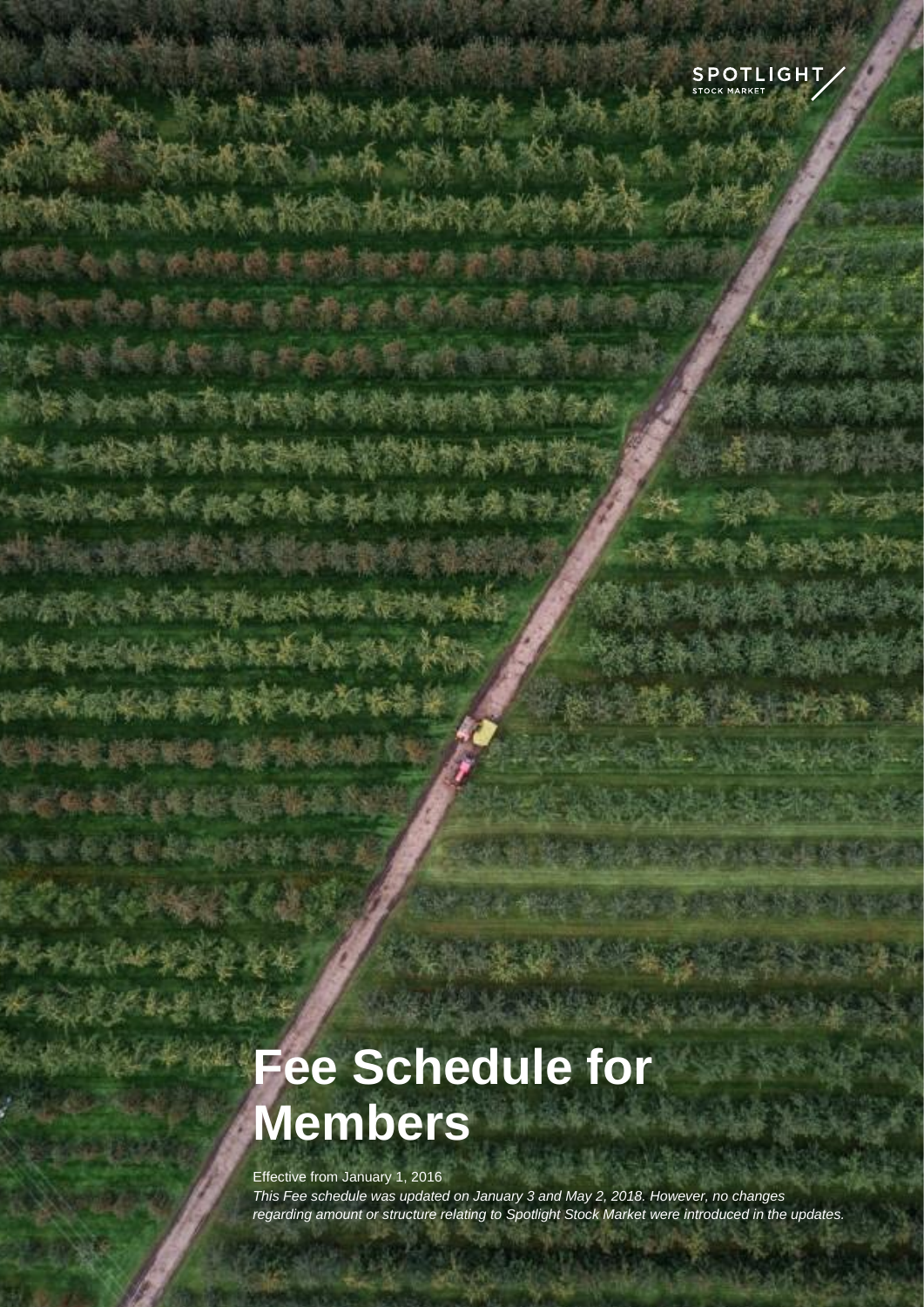Page 2/5

#### **Trading Fees**

The trading fees covers order book trading, opening auction and closing auction, on all types of financial instruments.

The trade participant pays a value-based fee. The value-based fee is calculated using a tier specific percentage of the trade participant's total turnover for each month.

The monthly turnover is the SEK sum of the turnover for each trade during a calendar month. For trading in DKK, please see below.

Example 1: The value based fee for a monthly total turnover of SEK 350,000,000 is calculated as follows:

| Value based fee | <b>Monthly trade volume</b>             |
|-----------------|-----------------------------------------|
| 0.25%           | SEK 1 to SEK 100,000,000                |
| $0.08\%$        | from SEK 100,000,001 to SEK 200,000,000 |
| 0.015%          | Above SEK 200,000,001                   |

The value-based fee is applied to total turnover regardless of how many trades the trade participant has executed.

The fees apply to both counterparties participating in the trade.

The fees apply to trades that are conducted on the trade participant's own account or on behalf of customers (including any customers that themselves are trade participants or that trade, directly or indirectly, on the behalf of trade participants).However, if the customers themselves are trade participants or if the customer trades, directly or indirect, are made on behalf of trade participants the trades relating to these trade participants ("Customer trade participant") shall be excluded from the total turnover. The fee for the latter described trades relating to Customer trade participants shall then be calculated in accordance with the above-described value-based fee (as if separate trade participants conducted the trades). Notwithstanding the above, it is Spotlight Stock Markets counterpart – the trade participant responsible for the trades and not the Customer trade participant – which shall be responsible for the payment of the aggregated fee to Spotlight Stock Market.

Example 2: The value-based fee for a monthly total turnover of SEK 350,000,000 of which SEK 100,000,000 refers to trades conducted on behalf of a Customer trade participant is calculated as follows:

 $(0,25\% \times 100,000,000) + (0,25\% \times 100,000,000) + (0,08\% \times 100,000,000) + (0,015\% \times 100,000)$ 50,000,000)

VAT is not included in the fees. Fees are invoiced monthly, if not otherwise stated.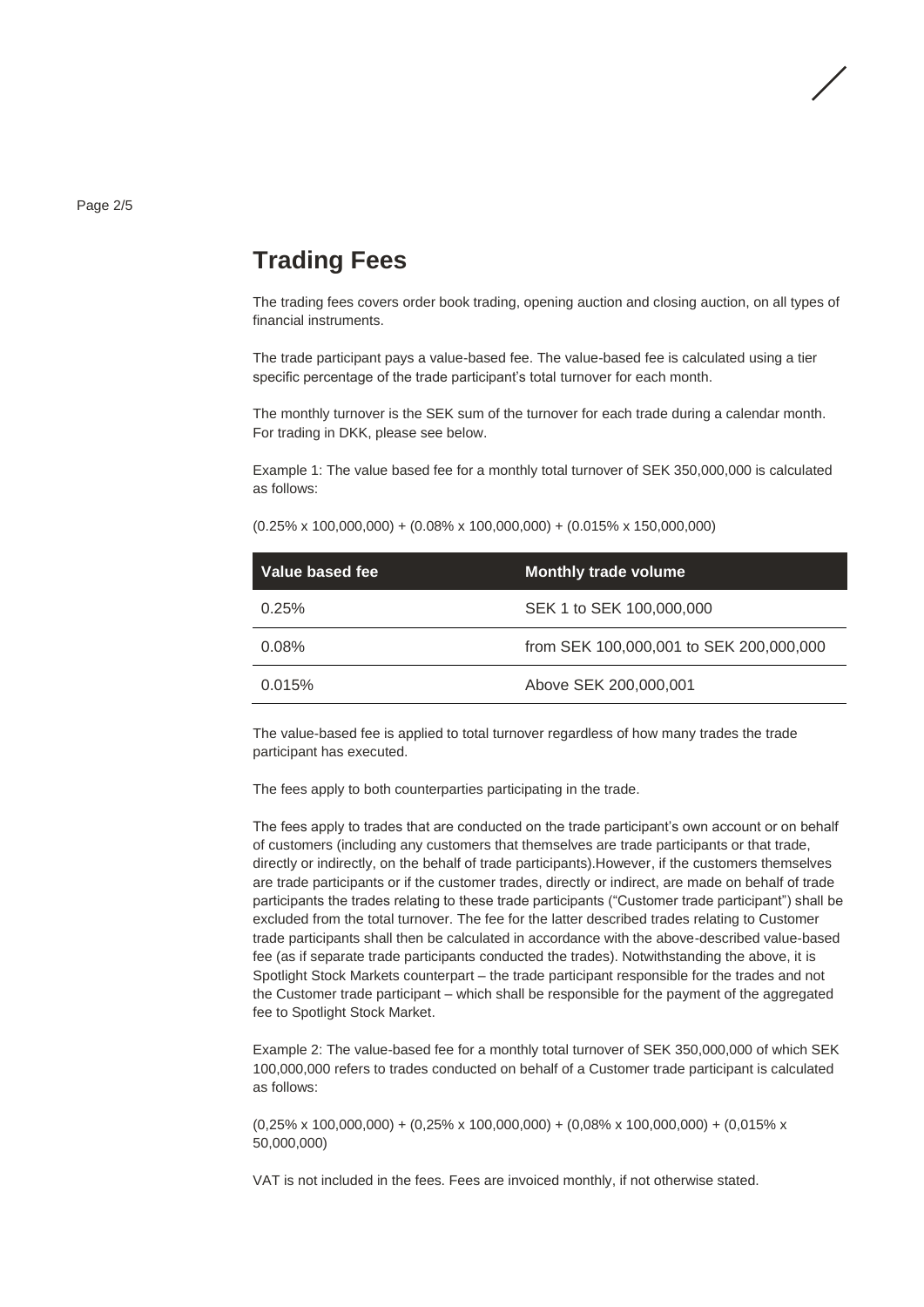#### Page 3/5 **Trading Fees when trading in DKK**

For trading in DKK, the monthly turnover is recalculated to SEK at the end of the month. The daily exchange rate of the last trading day of the month, as published by the central bank of Sweden (Sveriges Riksbank), will be used as basis for conversion.

After the conversion, the trading member may choose between two options with regards to the invoicing (please see below). If not actively chosen by the trade participant, option 1 will be applied.

• *Option 1. One invoice in SEK*

The turnover in DKK will be converted to SEK as stated above and added to any turnover in SEK. The value based fee will be applied to the total turnover and the trading participant will receive one collective invoice in SEK.

Example: A trading participant has a monthly turnover in SEK of 90,000,000 and in addition a monthly turnover in DKK of 80,000,000. The monthly turnover in DKK is recalculated to SEK and added to the turnover in SEK. The value based fee will then be calculated as follows:

 $90,000,000 + (80,000,000 \times 1,40) = 202,000,000$ 

(0,25% x 100,000,000) + (0,08% x 100,000,000) + (0,015% x 2,000,000)

• *Option 2. One invoice for each currency*

The turnover in DKK will be converted to SEK as stated above. The value based fee will then be applied to the turnover in SEK first and the turnover in DKK second. Finally, the value based fee that applies to the recalculated turnover in DKK will be recalculated back from SEK to DKK. The trading participant will receive one invoice in for each currency.

Example: A trading participant has a monthly turnover in SEK of 90,000,000 and in addition a monthly turnover in DKK of 80,000,000. The monthly turnover in DKK is recalculated to SEK and added to the turnover in SEK. The value based fee will then be calculated as follows:

80,000,000 x 1,4 = 112,000,000

SEK: (0,25% x 90,000,000) DKK: ((0,25% x 10,000,000) + (0,08% x 100,000,000) + (0,015 x 2,000,000)) / 1,4

### **On-exchange trade reporting**

For trades reported to Spotlight Stock Market as negotiated trades the trade participant pays the value based fee accordingly to the table above. The value-based fee for a single trade report is however capped at SEK 1,000.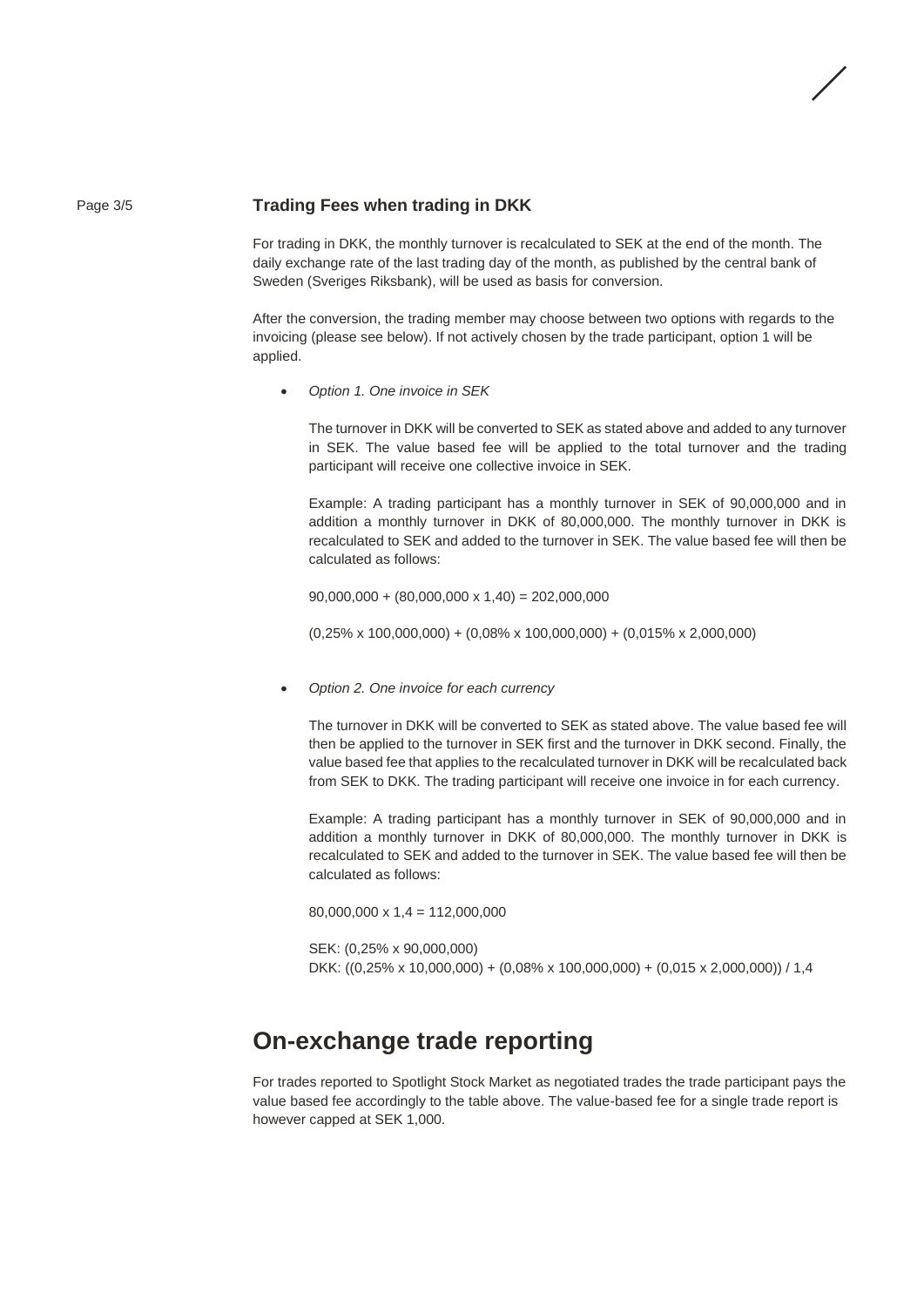#### Page 4/5 **Liquidity Provider discount**

A trade participant that acts as a liquidity provider for a company listed at Spotlight Stock Market is entitled to a 50 per cent discount of the value-based fee. The discount is only applicable for orders that the trade participant execute solely in its role as a registered liquidity provider.

To apply and register for the discount from Spotlight Stock Market, the liquidity provider need to be in full compliance with Spotlight Stock Market's Liquidity Provider Rules (availabl[e here\)](https://www.spotlightstockmarket.com/en/members/regulations-and-price-list/) and provide the following information:

- Details of the agreement acting as a liquidity provider for a specific company and/or security.
- Unique client reference of the account used in the trading system.
- Contact details to the person responsible for acting as liquidity provider.

In order to receive the discount, the liquidity provider need to send a monthly report to Spotlight Stock Market (info@spotlightstockmarket.com), stating the:

- Total turnover for all trades included in the liquidity provider agreement.
- Turnover divided per listed company and financial instrument.
- Client reference of the account used in the trading system.

The monthly report need to be submitted within five (5) business days following the last business day for the month.

After approval by Spotlight Stock Market, the value of the discount will be subtracted from the invoice of the following month.

## **Listing discount**

Trade participant whose Corporate Finance business list companies on Spotlight pays a valuebased fee (in the company listed) of 0.10%, in the first tier between SEK 1 and SEK 100,000,000. Thereafter, the regular table applies. For trades reported to Spotlight Stock Market as negotiated trades, the trade participant pays the value-based fee accordingly to the regular table. The value-based fee for a single trade report is however capped at SEK 1,000. Trading in other companies follows the regular table.

For more information please contact [info@spotlightstockmarket.com.](mailto:info@spotlightstockmarket.com)